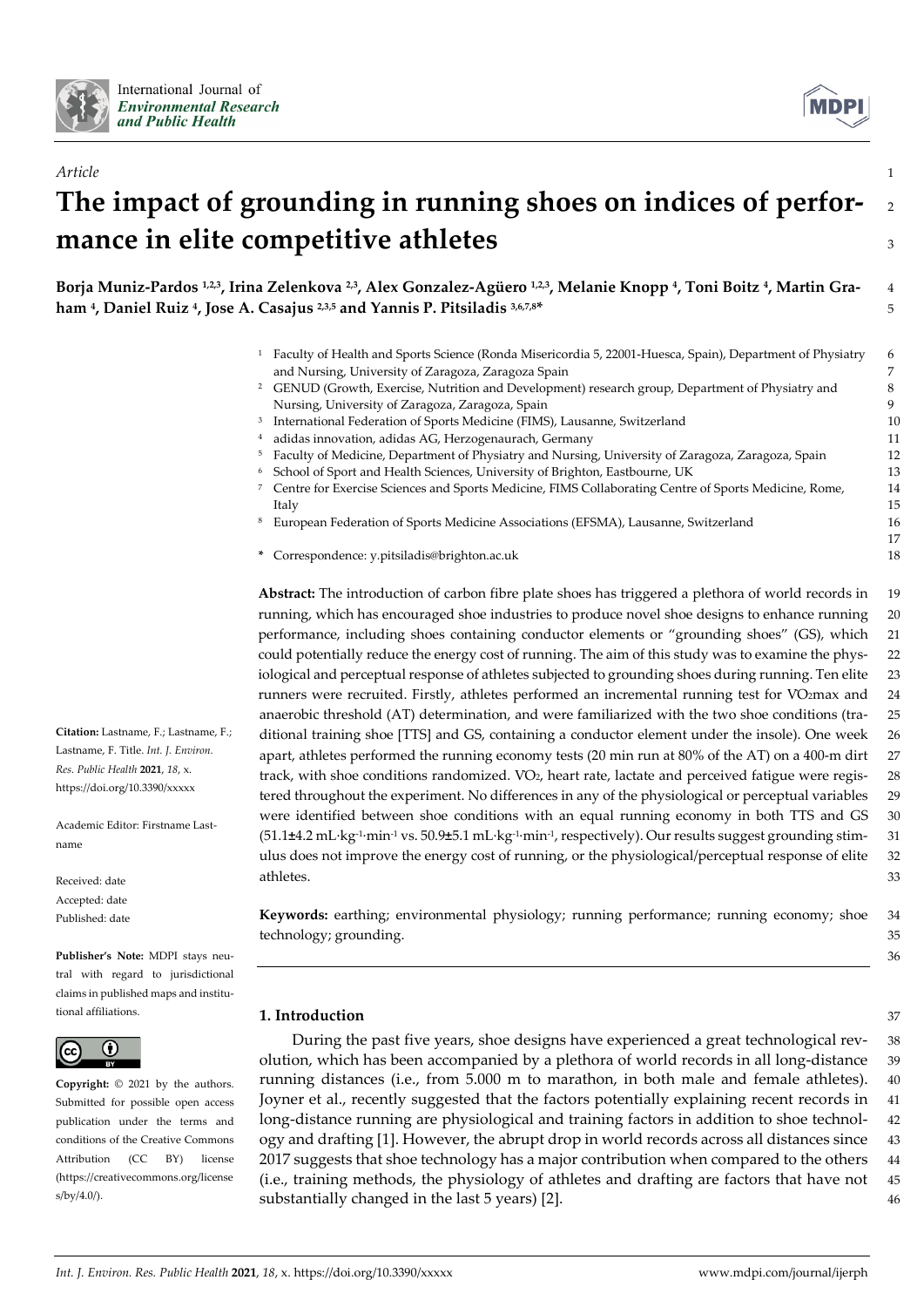The most popular shoe technology for road running includes a carbon fiber plate 47 (CFP) within the sole, a light and highly-reactive foam and an up to 40 mm thickness stack. 48 This technology has shown to reduce the energy cost of running during a fixed exercise 49 intensity (traditionally between 14 and 18 km·h<sup>-1</sup>) by approximately 4%, when compared 50 to non-CFP shoes [3–5]. This improved running economy (RE) seems to be elicited by an 51 increased energy return caused by the action of passive elastic recoil, which in turn in- 52 creases stride length and contact times, reduces step frequencies and slightly increases 53 peak forces upon ground contact, when compared to non-CFP shoes [3,6,7]. 54

The great popularity and effectiveness of CFP shoes have encouraged the shoe in- 55 dustry to explore new forms of shoe designs to optimize both health and performance 56 during running. The implementation of "grounding" in humans purports to take ad- 57 vantage of the prolonged contact between a person and the ground, and the potential 58 transmission of energy between the two. Previous research states that "direct contact of 59 humans with the earth or using a metal conductor changes the electric potential on the 60 surface of the body, as well as within the entire human organism" [8]. While the aetiology 61 of this potential effect is difficult to explain from a biophysiological perspective, previous 62 findings have showed that the direct contact of a person with the ground may reduce 63 inflammatory processes, mood, pain and stress at rest [9,10,11] and during exercise [8,9], 64 with some studies suggesting grounding techniques may have a medical application. For 65 example, previous research suggested that the implementation of grounding is beneficial 66 for mood and may be especially beneficial in cases of depression, anxiety, stress and 67 trauma [11,12]. 68

In relation to the existing research on grounding and exercise, an informative pilot 69 study examined the effects of grounding on the muscle physiology in response to exercise- 70 induced muscle damage, and observed a shortened muscle recovery in the grounding 71 condition when compared to placebo [13]. The same group performed a more compre- 72 hensive follow-up study [14], observing that grounding significantly reduced creatine ki- 73 nase (CK) levels 24-h post exercise, when compared to placebo, suggesting grounding 74 may reduce acute muscular damage post-exercise. After these early studies on grounding 75 and muscle damage, a further study focused on the impact that this technique may have 76 during aerobic exercise [8]. Sokal et al. claimed that the indirect contact of cyclists with 77 the ground (through a metal conductor) while exercising elicited an increased electrical 78 potential of the body when compared to those in the control group (not grounded). This 79 study reported that this was accompanied by a greater decrease in blood urea concentra- 80 tions during and after a 30-min cycling test at 50% of VO2max, reflecting, according to the 81 authors, a decreased physiological stress [8]. While these previous studies show a benefit 82 of grounding on the muscle recovery and physiological stress of healthy subjects in re- 83 sponse to different modes of exercise (i.e., resistance training and cycling), the impact of 84 this technique while running is unknown. 85

Given the imminent introduction of this technique in running shoes and the absence 86 of rigorous scientific evidence, adding conductor elements within the shoe and employing 87 a well-controlled experimental design, would allow for the assessment of any putative 88 effect of this technology (i.e., grounding technique in running shoes) during running. This 89 is especially needed given the great controversy that novel shoe technologies are posing 90 to the integrity and fairness within sport in recent years [2,15]. A recent critical review [2] 91 highlighted how novel shoe designs are revolutionizing the world of sport, as numerous 92 national, European, World and Olympic records have been broken in an extraordinary 93 short time (i.e., since the introduction of CFP shoes). In addition to this controversy, there 94 is a lack of well-controlled and rigorous studies in the field focused on the impact of shoe 95 designs on running performance [2], which makes the true performance benefit of certain 96 shoe technologies difficult to determine." 97

Considering the reduced physiological stress and muscle damage witnessed in sub- 98 jects while performing other physical activities (i.e., strength exercises and cycling), it is 99 required to examine the impact of this technique on the physiological and perceptual 100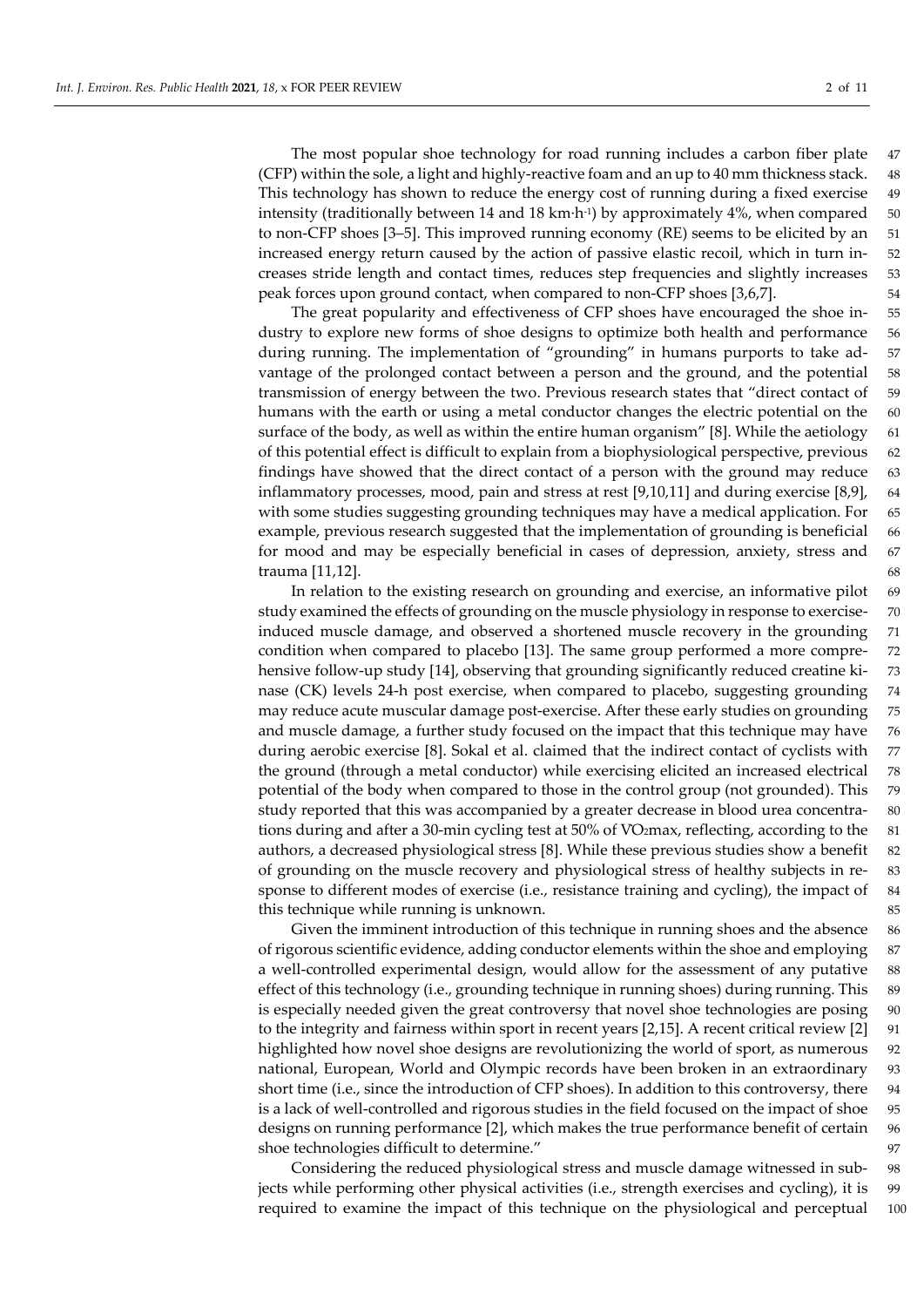response to running, especially considering the interest of shoe companies in adding 101 grounding techniques to running shoes, and the potential fairness/integrity issues that 102 may result if a performance benefit is demonstrated. Therefore, the main aim of the pre- 103 sent study was to compare the RE and physiological stress of well-trained runners while 104 running on either grounding shoes (GS) or traditional training shoes (TTS). 105

#### **2. Materials and Methods** 107

### *2.1. Participants* 108

Ten highly-trained runners (age= 27±7 years; weight= 64.6±6 kg; height= 176.3±5.4 cm) 109 were recruited for the present study. Upon recruitment, all subjects received and signed 110 an informed consent to participate in the study. Subjects were required to meet the fol- 111 lowing inclusion criteria: 1) to train a minimum of 50 km·week $\frac{1}{2}$ , 2) to have personal best 112 under 35:00 min:s in 10 km or 17:30 min:s in 5 km, 3) to be healthy and without any mus- 113 culoskeletal injury, 4) to be male athlete. 114

#### *2.2. Procedures* 115

The present study design required runners to visit either the laboratory or the track in 116 two occasions, both separated by a period of 7 days to avoid any residual fatigue. Visit 1 117 included V̇O2max test, ventilatory threshold determination and shoe familiarization in 118 the laboratory, while Visit 2 included the 20-min RE tests at the 80% of the anaerobic 119 threshold in a 400-m dirt track with the order of the two shoe conditions randomized 120 (Figure 1). A dirt track was selected over a traditional synthetic PU rubber track to avoid 121 any material interfering between the ground and the athlete. The present study was ap- 122 proved by the Ethics Committee of Aragon (CEICA, num. 17/2021). 123

## *2.3. Shoe conditions* 124

Two different shoe conditions were tested: traditional training shoe (TTS) and ground- 125 ing shoe (GS), with these being visually identical. Shoes including grounding potential 126 contained a conductor element around the insole, and aimed to diminish the physiologi- 127 cal stress experienced by the athlete during running, as he/she runs in closer contact 128 with the Earth. The insulation and thermal permeability of the shoes were considered 129 similar given the same material was used for both experimental and non-experimental 130 shoes with the exception of the conductor element. Both uppers were consisting of the 131 same knitted textile, produced and supplied for production at the same time across all 132 versions of the shoes (Figure 1). The GS upper included a textile webbing which in- 133 cludes yarns that encourage electrical charge flow through the material. The material 134 was stitched into the collar area, and running through the midsole to contact with the 135 rubber on the outsole that contacts with the ground. The TTS outsole included conven- 136 tional rubber while the GS outsole included rubber that encourages the flow of electrical 137 charge. Manufacturers labelled the shoes with a number in red or blue according to the 138 two shoe conditions, and this setting was used by the research team to keep the study 139 design double blinded (See Figure 1). Additionally, as each athlete could be biased by 140 his subjective feeling during the familiarization trial, all blue/red labels were hidden 141 with tape for the Visit 2. All athletes had their own pair of shoes for each shoe condition. 142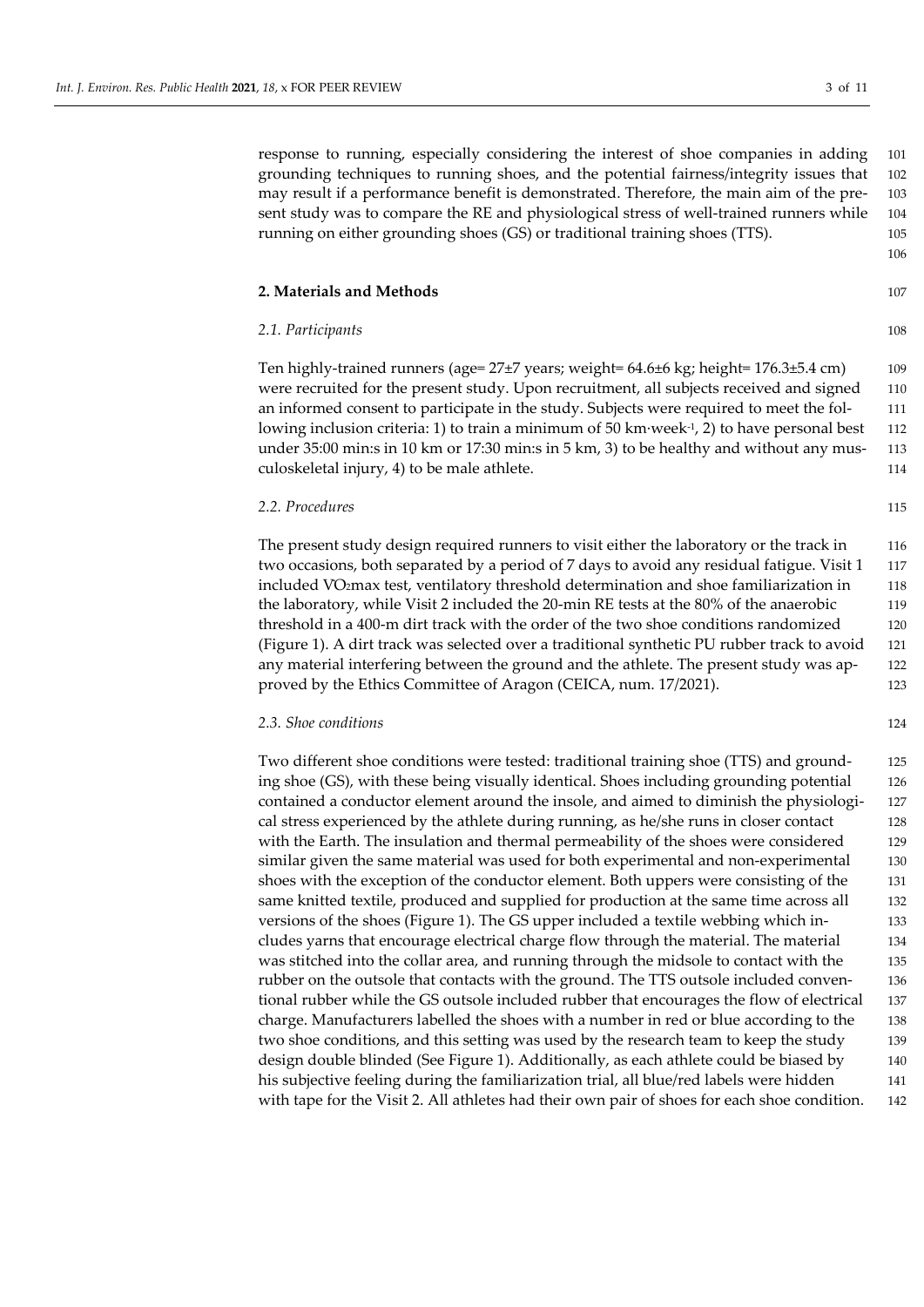

**Figure 1**. Image of the right grounding shoe (A) and traditional training shoe (B) for one 144 of the elite athletes. 145

146

# *2.4. Visit 1. Maximal oxygen uptake and ventilatory threshold determination* 147

During the first day, athletes were firstly subjected to a skin temperature test and a 148 SARS-CoV-2 antigen test to be able to participate in this study. Once tested negative, 149 informed consent was signed by all participants, and medical history and pre-participa- 150 tion screening was also completed. The laboratory assessments performed during first 151 day included: 152

*Anthropometric and body composition assessments*. Weight, height, height from sitting 153 position, foot length, calf circumference and fold, and thigh circumference and fold. Per- 154 cent body fat, muscle mass and bone mass as assessed with DXA scan (Hologic Corp., 155

- 
-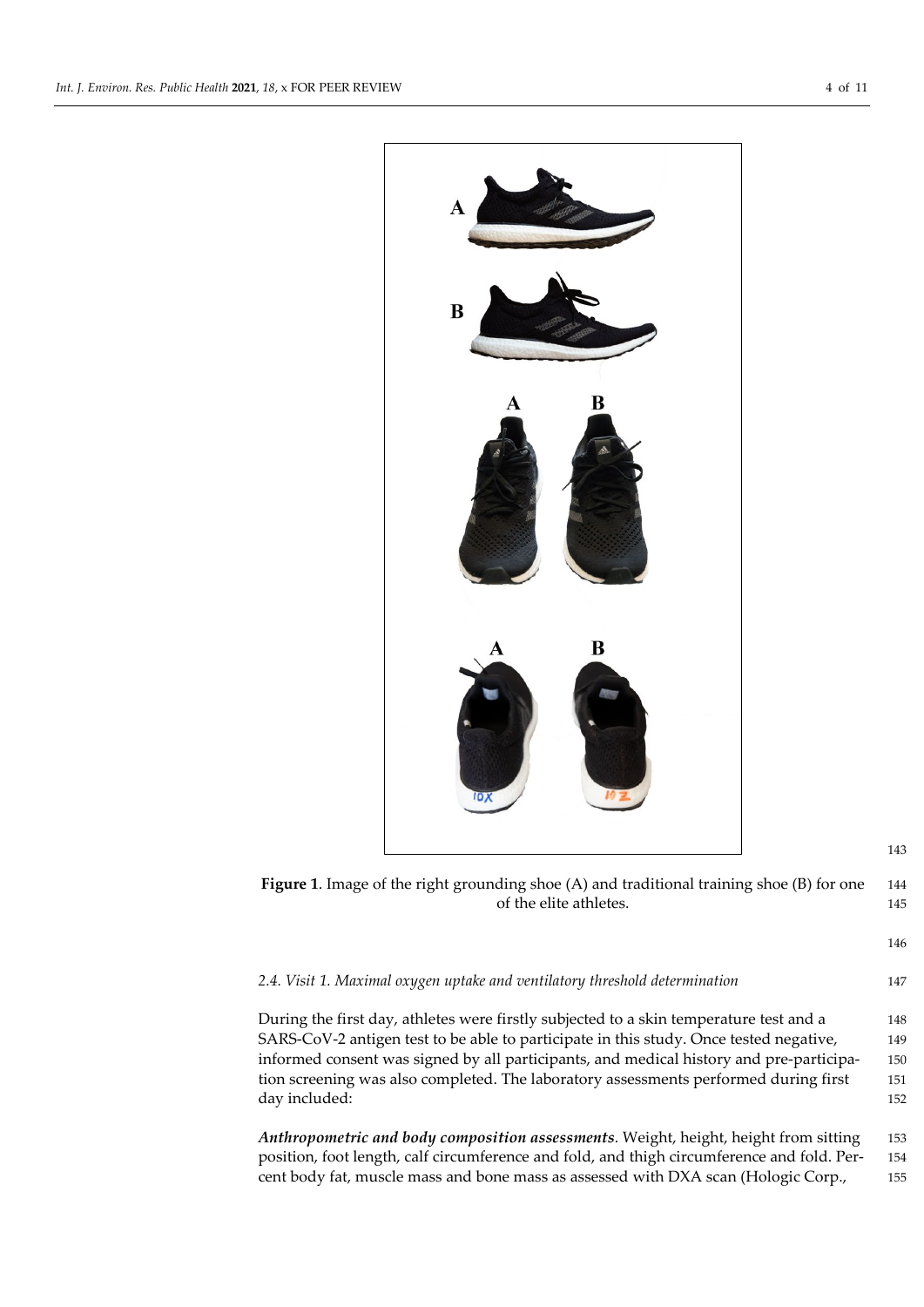Bedford, MA, USA). Body fat, body water and muscle mass were also assessed through 156 bioimpedance (TANITA BC 780-S MA, Tanita Corp., Tokyo, Japan). 157

*Maximal aerobic capacity test.* All subjects were previously familiarized with VO2max 158 testing. Prior to the V̇O2max test, subjects lied down for 5 min and resting electrocardio- 159 gram and blood pressure were performed and assessed by experienced medical doctors 160 to ensure a safe subsequent test. Participants breathed through a low-dead space mask, 161 with air sampled at 60 mL·min<sup>-1</sup>. Before each test, two-point calibrations of the gas sen- 162 sors were completed, using a known gas mixture (16%  $O_2$  and 5%  $CO_2$ ) and ambient air. 163 Ventilatory volume was calibrated using a  $3-L$  ( $\pm 0.4\%$ ) syringe. Firstly, subjects per- 164 formed a self-paced warm-up and prior to the commencement of the test, subjects were 165 instrumented with a portable metabolic analyzer (Cosmed K5, Cosmed Srl, Rome, Italy), 166 and a heart rate device (Polar H10, Polar Electro, Kempele, Finland). A short-ramp incre- 167 mental protocol was used (i.e., 13-16 min) as this has shown to be the most appropriate 168 assessment to identify individual physiological events in well-trained runners [16-18]. 169 The protocol consisted of a 3 min run at 10 km·h<sup>-1</sup> and 1% gradient on a treadmill  $170$  $(h/p/cosmos, Nussdor f - Traunstein, Germany)$ , followed by increases of 1 km·h<sup>-1</sup>·min<sup>-1</sup> 171 until volitional exhaustion. Heart rate was monitored throughout the test, and overall 172 perception of effort (RPE) and specific RPE for the legs were register immediately after 173 the test. This test aimed the determination of the VO2max (defined as the highest 30-s 174 mean values obtained during the test) and the individual anaerobic threshold (IAT), de- 175 termined through visual assessment by two experienced exercise physiologists. Each 176 individual speed for subsequent shoe trials were determined at the 80% of the IAT ve- 177 locity. This VO<sub>2</sub>max test involved the subjects' preferred shoe and served to objectively 178 quantify the individualized running speed for subsequent RE trials (avoiding the impact 179 of the slow-component of oxygen uptake given the repeated square-wave design of the 180 RE tests on the second visit). Visit 1 also involved a familiarization of the different run- 181 ning shoes during a light 5-min run with each pair of shoes in preparation of visit 2. 182

## *2.5. Visit 2. Running economy tests* 183

During the second visit, indices of performance with particular focus on RE were as- 184 sessed for each shoe condition determined on a 400-m dirt track. Air Temperature and 185 humidity were recorded at the beginning and the end of the experimental sessions using 186 a portable meteorological station, and all trials were performed either in the early morn- 187 ing or late evening to avoid extreme environmental conditions. Participants breathed 188 through a low–dead space mask, with air sampled at  $60$  mL·min<sup>-1</sup>. Before each subject's 189 first trial, the portable metabolic analyzer was calibrated following the calibration proce- 190 dures aforementioned. The shoe conditions were randomly assigned, and both runners 191 and assessors were blinded to the shoe condition. Brand new socks were used for each 192 RE trial to avoid excessive humidity within the shoe could affect a potential grounding 193 effect. Body mass was tested before and after each test. Each runner warmed up for 15 194 min with their preferred training shoes prior to be instrumented with the portable meta- 195 bolic analyzer. Pre-trial blood lactate was collected from a single drop of whole blood 196 from the fingertip using a lactate meter (Lactate Pro 2, Arkray Europe, B.V., Amstelveen, 197 the Netherlands), and pre-trial heart rate and RPE were also collected. Athletes per- 198 formed two 20-min exercise bouts at 80% of their IAT velocity with each shoe condition, 199 with 20 min rest in between (Figure 2). The duration of this RE protocol was longer than 200 traditional RE tests (4-6 min) used in previous studies examining shoe designs [3-5]. The 201 reason for this was to allow for a longer contact time between the athlete and the Earth, 202 which would be crucial in case there was any dose-response relationship. Lactate, 203 whole-body RPE and legs-only RPE (1-10 scale) were recorded at min 1, 3 and 15 of re- 204 covery following both trials, and heart rate and ventilatory parameters were monitored 205 throughout the test. A researcher (and experienced cyclist) paced all runners at their 206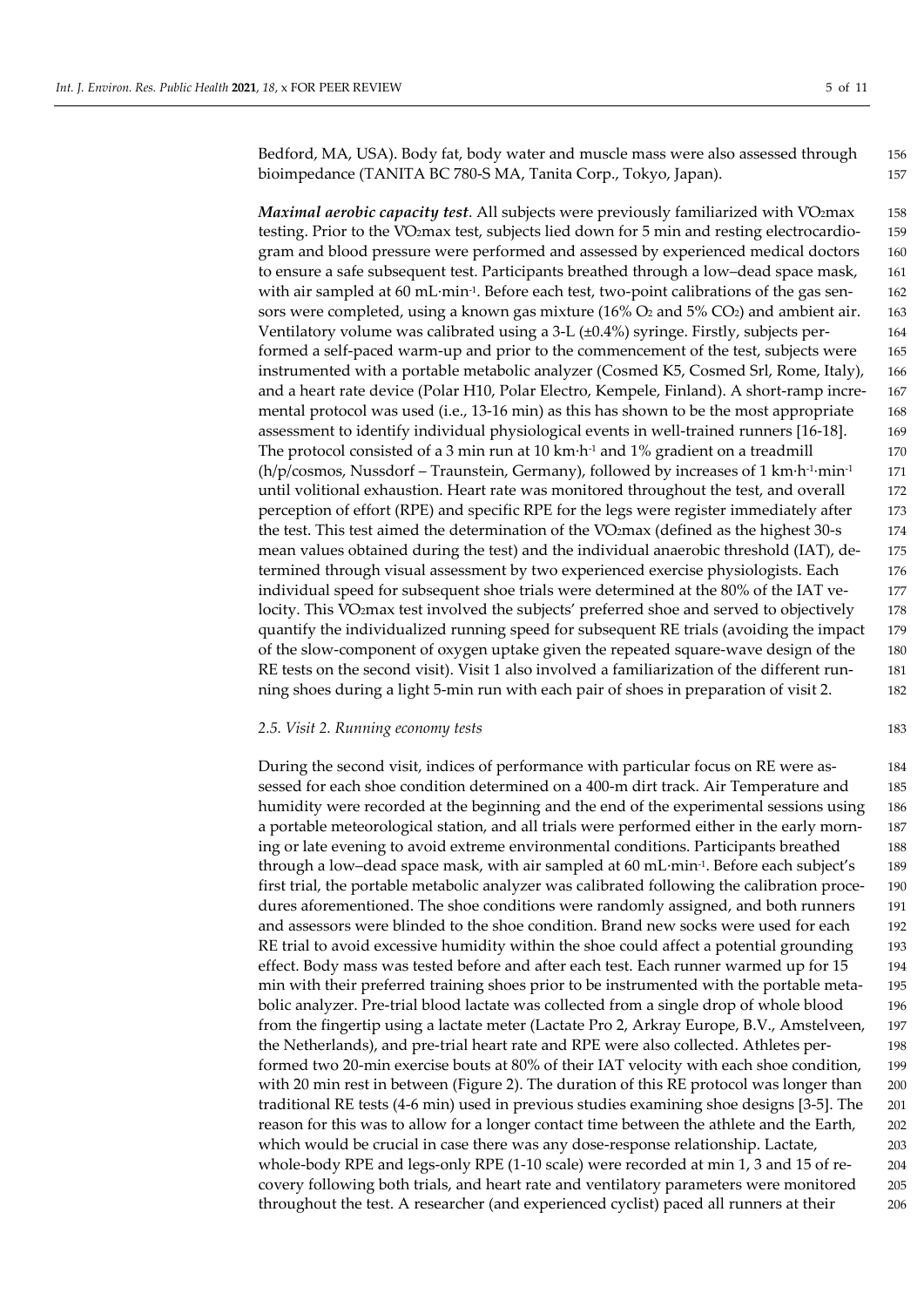individual speed using a bicycle. The RE elicited by each shoe condition was determined 207 as the mean VO<sub>2</sub> from the min 10 to the min 15, as steady state was ensured during this 208 period. To reduce the noise in the ventilatory measurements, 7-breath average method 209 was performed. 210



**Figure 2**. Protocol for the running economy trials at 80% of the anaerobic threshold (AT). 213

## *2.6. Statistical analysis* 214

Means and standard deviations (mean±SD) were calculated for all variables. An a priori 215 sample size calculation (G\*Power software, version 3.1.9.3) was performed using the 216 running economy data reported in a previous study testing different shoe designs in 217 well-trained athletes (Barnes et al., 2018). The V̇O2 data for both the control and technol- 218 ogy shoe (53.61±2.20 vs. 51.26±2.23 mL·kg-1·min-1, respectively) was used and generated 219 a correlation coefficient of 0.45 and a Cohen's d of 1.01. A two-tailed t-test revealed a 220 total sample size of 10 subjects to obtain a statistical power of 0.80 with an alpha of 0.05. 221 Shapiro-Wilk test revealed normal data distributions across all studied variables. Stu- 222 dent's t test for paired samples were applied between TTS and GS shoe conditions to 223 examine differences in metabolic and RE data (HR, V̇O*2*, RER). Significant values were 224 set at *p*≤0.05 and effect sizes (Cohen's *d*) were also calculated. The Statistical Package for 225 the Social Sciences (SPSS) version 23.0 (SPSS Inc., Chicago, IL, USA) was used to perform 226 the statistical analyses. 227

## **3. Results** 228

A final sample of 10 athletes completed the present study with no drop-outs. These ath- 229 letes were national to international level runners/triathletes, with two of them having 230 participated in major sporting events (Olympic Games and World Championships). Ta- 231 ble 1 presents the mean and individual descriptive characteristics of the sample, show- 232 ing a fairly homogeneous fitness level across all runners (i.e., mean VO2max of 78.4±3.8 233 mL·kg-1·min-1). 234

**Table 1.** Descriptive characteristics of the participants.

| ID        | Age<br>(vears) | Weight<br>(kg) | Height<br>(cm) | <b>BMI</b><br>$(kg·m-2)$ | Bioimpedance<br>$(Fat \%)$ | VO <sub>2</sub> max<br>$(mL \cdot kg^{-1} \cdot min^{-1})$ |
|-----------|----------------|----------------|----------------|--------------------------|----------------------------|------------------------------------------------------------|
| Athlete 1 | 31.0           | 78.5           | 180.3          | 24.1                     | 12.7                       | 76.0                                                       |
| Athlete 2 | 25.7           | 65.7           | 177.8          | 20.8                     | 5.5                        | 82.3                                                       |

211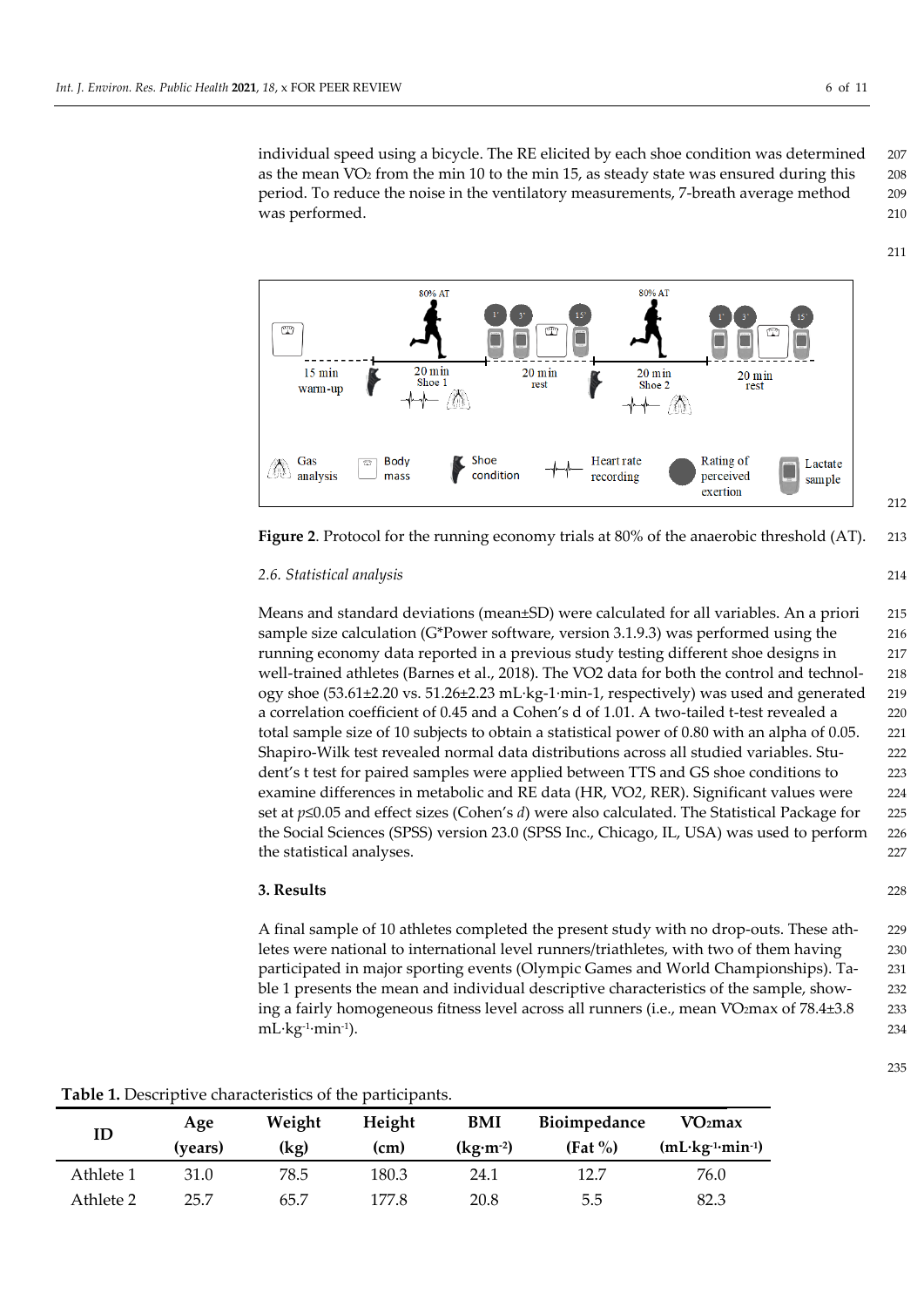| 35.0           | 64             | 174.3           | 21.1           | 10.4          | 80.3           |
|----------------|----------------|-----------------|----------------|---------------|----------------|
| 20.8           | 68.9           | 186.3           | 19.9           | 11.8          | 83.6           |
| 31.1           | 57.0           | 171.0           | 19.5           | 3.0           | 78.0           |
| 26.2           | 59.3           | 170.2           | 20.5           | 11.2          | 77.8           |
| 38.2           | 66.0           | 176.5           | 21.2           | 3.8           | 78.5           |
| 25.0           | 72.5           | 177.7           | 23.0           | 7.0           | 77.3           |
| 20.6           | 64.9           | 171.2           | 22.1           | 8.9           | 80.5           |
| 18.1           | 64.0           | 183.0           | 19.1           | 8.5           | 69.9           |
| $27.2 \pm 6.6$ | $66.1 \pm 6.2$ | $176.8 \pm 5.4$ | $21.1 \pm 1.6$ | $8.3 \pm 3.4$ | $78.4 \pm 3.8$ |
|                |                |                 |                |               |                |

Student´s t-test for paired samples revealed no significant differences in RE values be- 237 tween TTS and GS conditions (51.1±4.2 mL·kg<sup>-1</sup>·min<sup>-1</sup> vs. 50.9±5.1 mL·kg<sup>-1</sup>·min<sup>-1</sup>, respec- 238 tively, *p*=0.779, Cohen's *d*= 0.092). Figure 3 shows both mean and individual values for 239 V̇O2. Additionally, blood lactate was not different between shoe conditions at min 1 (*p*= 240 0.793), min 3 ( $p=0.250$ ) and min 15 ( $p=0.641$ ) post-exercise (Figure 4). Both whole-body 241 and legs-only RPE were also not different between TTS and GS at min 1 (*p*= 1.0 and *p*= 242 0.273, respectively), min 3 (*p*= 0.443 and *p*= 0.591, respectively), min 15 (*p*= 0.168 and *p*= 243 0.591, respectively) post-exercise (Figure 4). Finally, HR were not significantly different 244 TTS and GS during exercise (150.1±15 vs. 151.0±16, respectively, *p*=0.461, Cohen's *d*= 245 0.244; Figure 4). 246



**Figure 3.** Mean and individual running economy values (mL·kg<sup>-1</sup>·min<sup>-1</sup>) of the 10 athletes 248 running in traditional training shoes (grey column) and in grounding shoes (black col- 249 umn). 250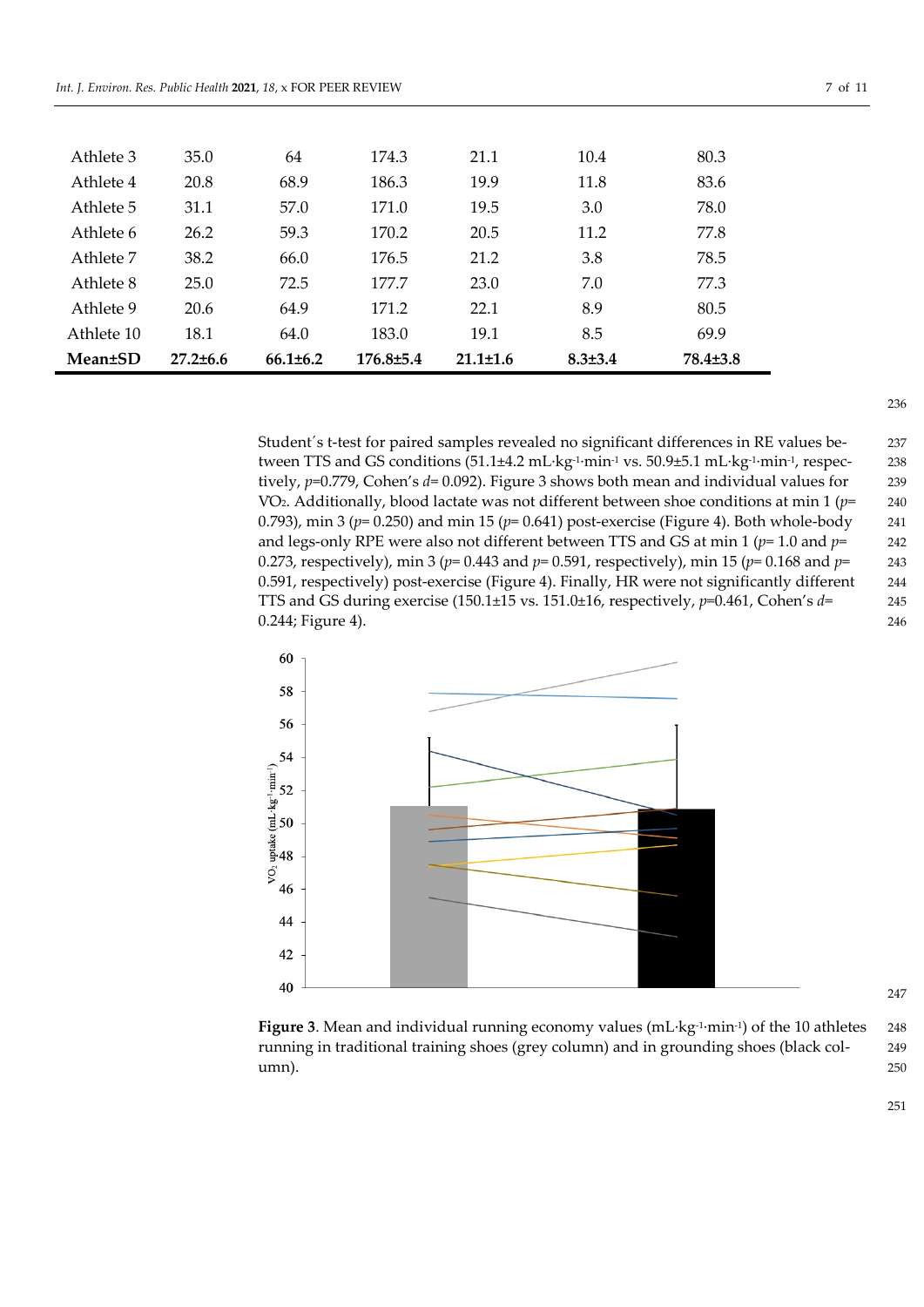



**Figure 4**. Blood lactate (A), whole-body rate of perceived exertion (RPE; B), and legs- 253 only RPE (C) during the recovery period after running on the traditional training shoe 254 (TTS, gray solid line) or grounding shoe (GS, black solid line). Heart rate during the run- 255 ning economy trial in both TTS and GS trials (D). Dashed lines represent mean values 256 between shoes overlapping. 257

## **4. Discussion** 259

The main findings of the present study showed that grounding technology applied to 260 shoe designs does not provide a physiological/perceptual response over traditional 261 training shoes in well-trained athletes. The RE, blood lactate, heart rate and perceptual 262 response of these athletes exercising at 80% of their IAT during 20 min on a 400-m dirt 263 track were not different between shoes conditions. 264

Despite previous promising findings suggesting positive effects of grounding techniques 265 on the physiological response (i.e., reduced acute inflammatory processes) of humans at 266 rest [7,8], very limited research has focused on the implementation of grounding during 267 exercise, with only two studies focusing on the effectiveness of grounding in reducing 268 muscular damage after exercise-induced DOMS. This is the first study to examine the 269 impact of grounding in shoes during running, which makes the comparison with previ- 270 ous studies challenging due to the unique nature of running for the implementation of 271 this technique (i.e., intermittent contact time with the ground). Our findings, however, 272 differ to Sokal et al. [8], who claimed that all recreational cyclists within their study, ex- 273 perienced a physiological attenuation at rest, during a 30 min exercise at 50% of their 274 V̇O2max, and during recovery, reflected in the decrease on blood urea, although they 275 failed to include any individual data. It is worth noting, however, that these biochemical 276 parameters were not measured immediately prior to grounding/placebo conditions and 277 therefore group-by-time interactions could not be determined, which limits the 278

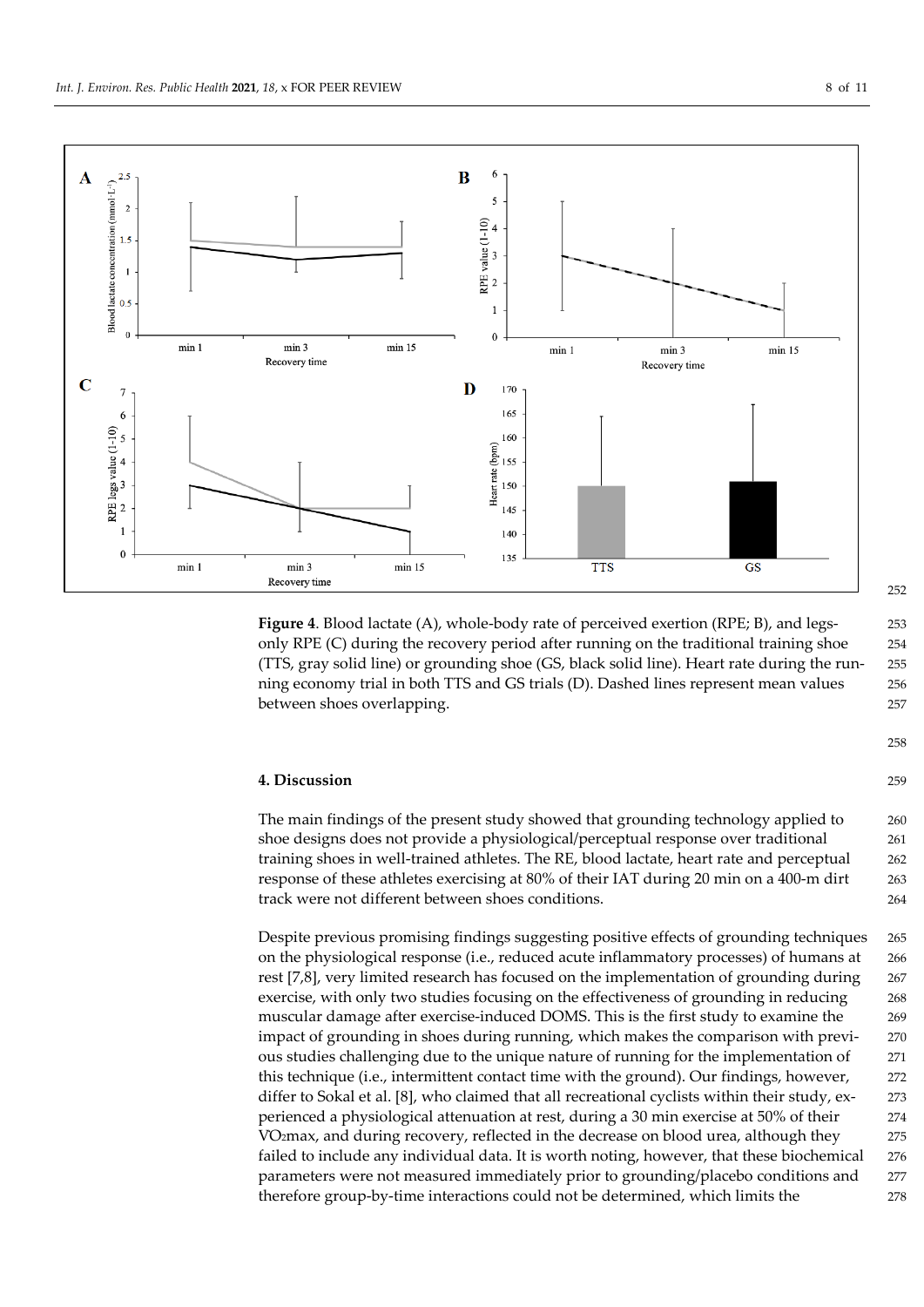interpretation of these results. Additionally, one would expect both blood urea and cre- 279 atinine concentrations to remain unchanged following the exercise protocol used by 280 these authors (a single bout of light exercise for 30 min). Blood urea and creatinine levels 281 have been shown to increase after prolonged, strenuous exercise as a result of increased 282 protein catabolism and/or an impaired renal function [19], which is unlikely to have oc- 283 curred during the exercise protocol proposed by Sokal et al. The difference between 284 groups observed by Sokal et al., interpreted in the context of our present findings, are 285 more likely due to day-to-day inter-individual variability in blood urea or some poten- 286 tial methodological issues during the data collection, rather than due to a physiological 287 stress attenuation during exercise. In a subsequent study, Sokal et al. presented addi- 288 tional data from the same aforementioned experiment [20], focusing on the effects of 289 grounding on V̇O2 uptake, blood glucose, lactate and bilirubin concentrations. Of note, 290 the 42 subjects included in this study were divided into two sub-groups (n=21) accord- 291 ing to their V̇O2max, so both groups had a comparable cardiorespiratory fitness (Group 292 A= 50.8 vs. Group B= 50.7 mL·kg<sup>-1</sup>·min<sup>-1</sup>). The study design used in this study followed a 293 double-blind, crossover protocol between groups A and B. During the first testing day, 294 Group A was under the placebo condition and group B under the grounding stimulus, 295 with these conditions inverted during the second day of testing. These authors reported 296 a significantly reduced  $VO<sub>2</sub>$  uptake (numeric data not shown by the authors) at the end 297 of the exercise following grounding stimulus only in Group B, when compared to pla- 298 cebo. The study design employed by Sokal et al. [8,20] limits its reliability given that 299 TTS/GS conditions were performed on different days, which may have likely biased the 300 results. Day-to-day variability and the lack of a familiarization trials may have potenti- 301 ated the learning effects only for Group B (i.e., the group under grounding stimulus dur- 302 ing the second day). These results should, therefore, be interpreted with caution. 303

To our knowledge, the two aforementioned studies are the only two experiments focus- 305 ing on the effects of grounding on the biophysiological response of humans during sub- 306 maximal exercise. However, the important methodological issues described above and 307 the use of cycling being the only mode of exercise, limits the interpretation of the current 308 literature and its comparison with the present study. In our experiment, we used a dou- 309 ble-blind, randomized, cross-over design, with experimental conditions performed the 310 same day. We are aware that the conductor element within the shoe was not in perma- 311 nent contact with the ground (i.e., intermittent contact time during running) and we did 312 not measure muscle activity nor foot/stride mechanics during running, which may have 313 provided more information and potentially revealed an effect. However, and to ensure a 314 sufficient contact time, we designed a longer than usual RE protocol (i.e., 20-min bouts; 315 Figure 2), so that we could identify a potential dose-response relationship over time. De- 316 spite these rigorous experimental procedures, our results showed grounding technology 317 did not have any impact on the measured responses during running when compared to 318 traditional training shoes. Previous research showed a decreased muscle damage in re- 319 sponse to high-intensity strength exercises in subjects under grounding conditions 320 [13,14], when compared to placebo. These findings would suggest that grounding tech- 321 niques may have a role to play as a muscle recovery method, which in turn could trans- 322 late to a benefit for runners when performing higher intensity exercise (i.e., above the 323 anaerobic threshold) in which muscle fatigue and acidosis occur to a greater extent. 324 Nonetheless, future research using larger sample sizes and examining foot mechanics 325 (especially contact times) would be required to confirm our findings. Other shoe designs 326 currently available on the market including a CFP, and a high midsole stack height 327 made of compliant, resilient and lightweight foam seem the best current shoe modality 328 to improve RE by increasing the midsole longitudinal bending stiffness, favoring a 329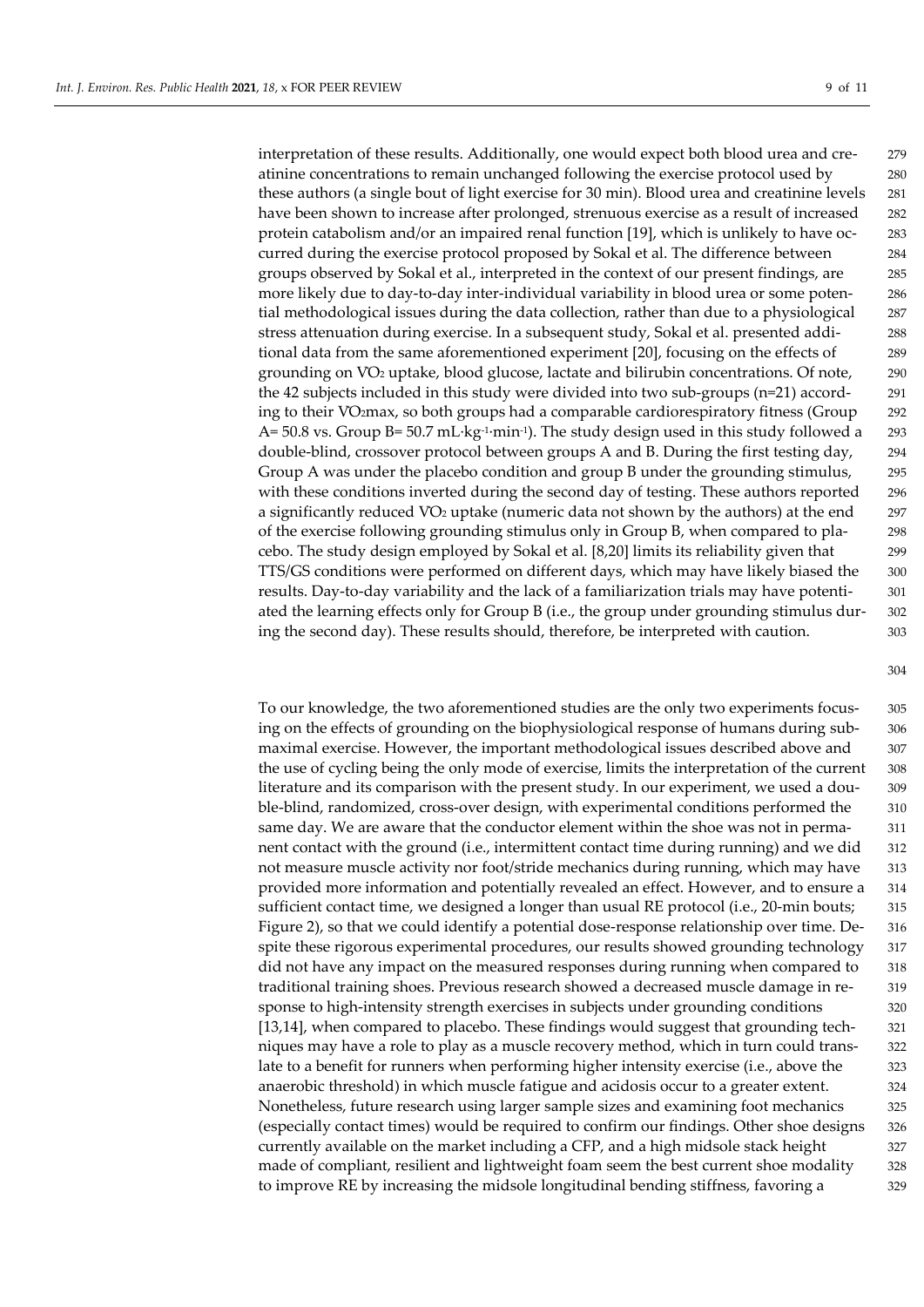decrease in the range of motion of the metatarsophalangeal joint [3,21,22], and this 330 seems the most effective shoe design to date. 331

#### **5. Conclusions** 332

In conclusion, our results suggest that grounding in shoe designs is not an effective al- 333 ternative for well-trained athletes to improve their energy cost of running, physiological 334 or perceptual response during submaximal exercise. However, there are intrinsic limita- 335 tions that should be considered. "Grounding" effects, if any, could have been missed 336 during our study as running does not allow for a constant contact between the athlete 337 and the ground, which could have potentially biased the results. In relation to this, 338 lower caliber athletes may have benefited from this technology given their ground con- 339 tact times are greater than faster elite athletes; an issue that could not be addressed in the 340 current study. Future research may therefore consider additional sports in which ath- 341 letes remain in constant contact with the ground (e.g., race-walking, cross-country skiing 342) or powerlifting). Despite these limitations, our study followed a high-quality methodol- 343 ogy (double-blind, randomized, cross-over designed) using a homogeneous sample of 344 highly-trained athletes (as reflected in Table 1), which suggest our conclusions are relia-<br>345 ble for this specific population. 346

**Author Contributions:** Conceptualization and methodology: B.M.P., I.Z., M.K., D.R., J.A.C. and 348 Y.P.P.; formal analysis: A.G.A., J.A.C., I.Z., B.M.P.; writing – original draft preparation: B.M.P., I.Z., 349 A.G.A.; review and editing: B.M.P., I.Z., A.G.A., M.K., T.B., M.G., D.R., J.A.C. and Y.P.P.; supervi- 350 sion: YP and JAC. All authors have read and agreed to the current version of the manuscript. 351

**Funding:** This study was supported by a contract from adidas AG with the University of Zaragoza, 352 Spain. 353

**Institutional Review Board Statement:** The present study was approved by the Ethics Committee 354 of Aragon, Spain (CEICA, num. 17/2021). 355

**Informed Consent Statement:** Informed consent was obtained from all subjects involved in the 356 study. 357

**Data Availability Statement:** The datasets used and analyzed within the present manuscript will 358 be available from the corresponding author/first author upon request. 359

**Acknowledgments:** We wish to thank the athletes involved in this study for participating. 360

**Conflicts of Interest:** M.K., T.B., M.G., D.R. are employees of adidas AG. B.M.P., I.Z., A.G.A., J.A.C., 361 Y.P.P. have no conflicts of interest relevant to the content of this article. 362

## **References** 364

- 1. Joyner MJ, Hunter SK, Lucia A, Jones AM. Physiology and fast marathons. J Appl Physiol. 2020;128:1065–8. 366
- 2. Muniz-Pardos B, Sutehall S, Angeloudis K. et al. Recent Improvements in Marathon Run Times Are Likely Technological, Not 367 Physiological. Sports Med. 2021;51, 371–378. 368
- 3. Hoogkamer W, Kipp S, Frank JH, Farina EM, Luo G, Kram R. A comparison of the energetic cost of running in marathon racing 369 shoes. Sports Med. 2018;48:1009–19. 370
- 4. Barnes KR, Kilding AE. A Randomized Crossover Study Investigating the Running Economy of Highly-Trained Male and Fe- 371 male Distance Runners in Marathon Racing Shoes versus Track Spikes. Sports Med. 2019;49:331–42. 372
- 5. Hunter I, McLeod A, Valentine D, Low T, Ward J, Hager R. Running economy, mechanics, and marathon racing shoes. J Sport 373 Sci. 2019;37:2367–73. 374
- 6. Hoogkamer W, Kram R, and Arellano CJ. How biomechanical improvements in running economy could break the 2-hour mar- 375 athon barrier. Sports Med. 2017;47:1739-1750. 376
- 7. Rodrigo-Carranza V, González-Mohíno F, Santos-Concejero J, González-Ravé JM. The Effects of Footwear Midsole Longitudinal 377 Bending Stiffness on Running Economy and Ground Contact Biomechanics: A Systematic Review and Meta-analysis. Eur J 378 Sport Sci. 2021;1–26. 379

347

363